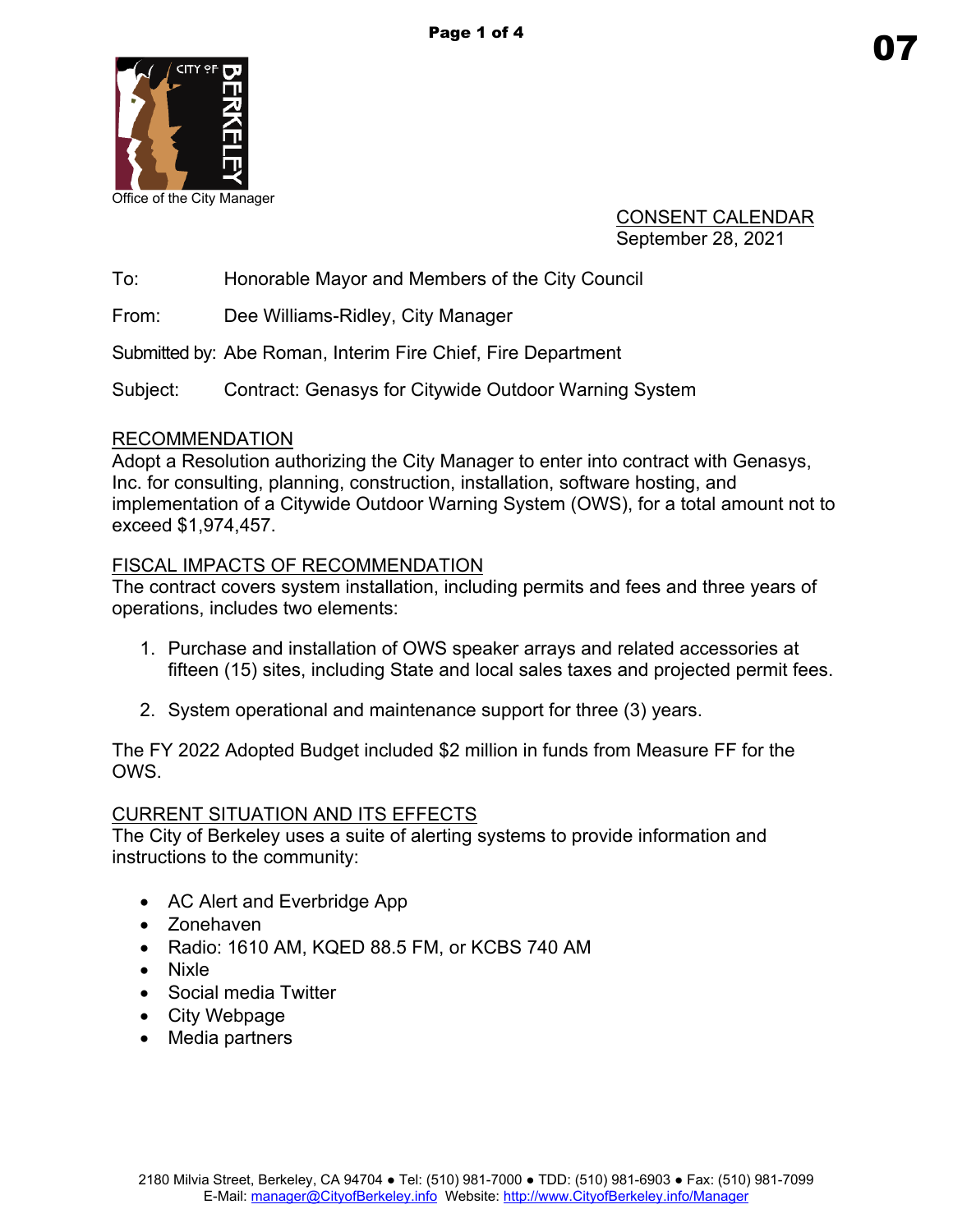These systems are powerful and provide multiple options for community members to receive emergency alerts. However, many of these systems require users to "opt in" to receive alerts, and/or to "tune in" during an emergency.

The OWS will supplement these systems by providing acoustic alerts to people who are outdoors. For wildfire in particular, officials will activate the OWS to alert threatened community members of evacuation warnings and orders. Like the Wireless Emergency Alerts that Alameda county will use, this type of public warning does not require the community to 'sign up' to receive emergency messages from emergency officials. These systems together will help to target people in danger based on their real-time locations. Because the OWS does not require signup, it will also be beneficial to Berkeley visitors.

The OWS is a Strategic Plan Priority Project, advancing the City's goals to:

- Provide state-of-the-art, well-maintained infrastructure, amenities, and facilities;
- Create a resilient, safe, connected, and prepared city; and
- Be a customer-focused organization that provides excellent, timely, easilyaccessible service and information to the community.

### BACKGROUND

In May 2019, the Disaster and Fire Safety Commission and the Fire Department-Office of Emergency Services jointly submitted a "Recommendation to Install an Outdoor Public Warning System (Sirens) and Incorporate it into a Holistic Emergency Alerting Plan." The item was referred to the City's budget process.

In November 2020, Berkeley voters approved Measure FF. This measure, supplemented by internal budget neutral plans, will substantially improve fire, emergency medical, rescue, disaster preparedness and fire prevention service delivery to the Berkeley community. A key element of Measure FF was funding for research into and installation of an OWS.

In an effort to streamline Berkeley's OWS project implementation, staff recommends selecting Genasys, Inc. based on its response to another California city's OWS contract. Established guidelines allow the City to award a contract to a vendor based on its response in another California city's Request for Proposal (RFP) process ("piggybacking").

The City of Laguna Beach, California released an RFP for consulting, planning, construction, installation, software hosting, and implementation of a Citywide OWS. The solicitation closed on August 14, 2019 and four proposals were submitted. Upon review the City of Laguna Beach selected Long Range Acoustic Device as the best most responsive proposer to meet the specifications, thusly awarding the firm with Contract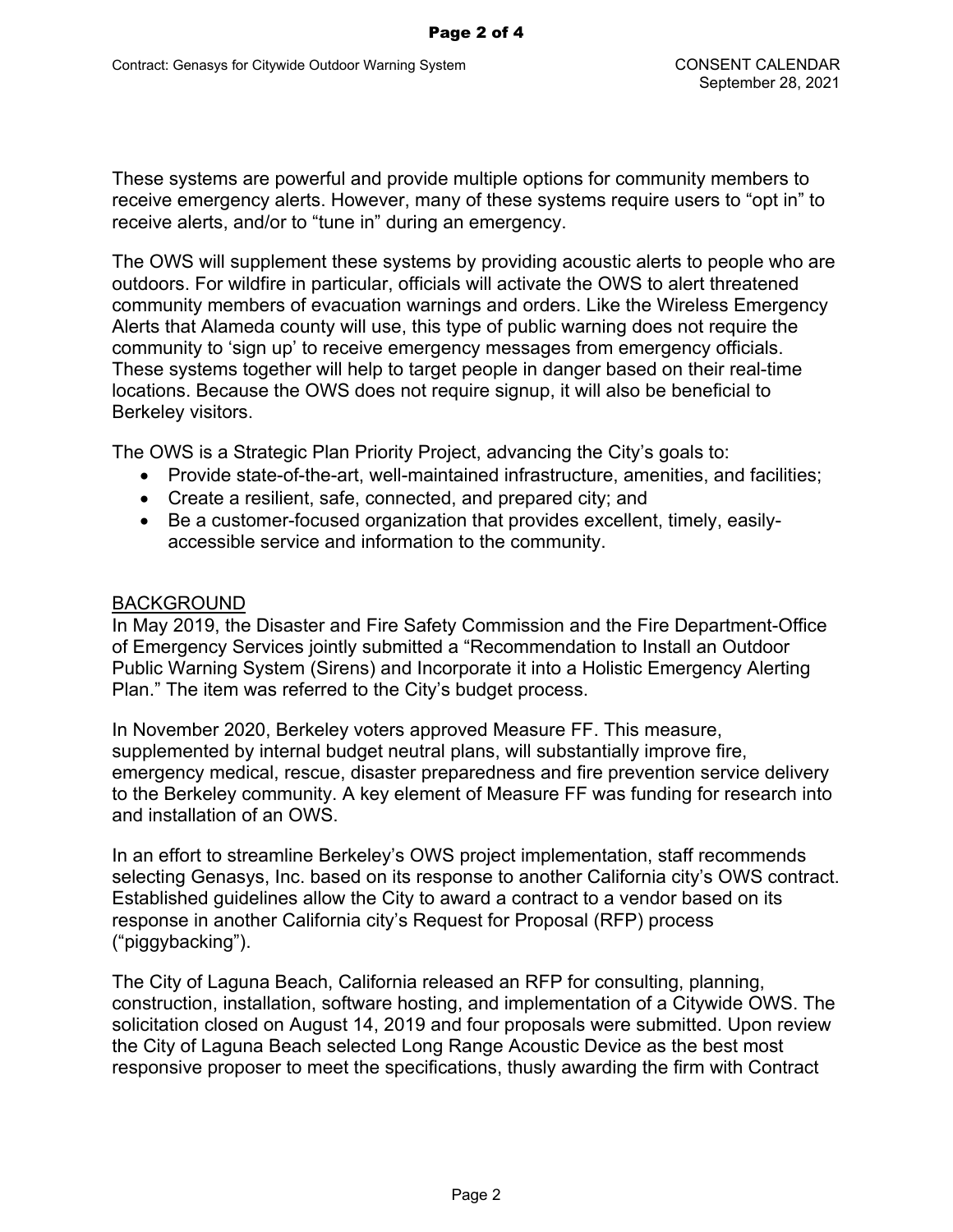Number Agreement No. 19-132. Long Range Acoustic Device has since been acquired by Genasys, Inc. There is no fee for the City of Berkeley to utilize the contract.

#### ENVIRONMENTAL SUSTAINABILITY AND CLIMATE IMPACTS

The OWS does not create environmental sustainability or climate change impacts.

#### RATIONALE FOR RECOMMENDATION

Existing emergency alerting systems generally require community members to opt-in or tune in during an emergency. The OWS will increase responders' ability to reach community members who are outside based on their real-time location. "Piggybacking" on the City of Laguna Beach's procurement process will reduce staff time and fast-track OWS implementation.

### ALTERNATIVE ACTIONS CONSIDERED

1: Use additional staff time to undergo a Berkeley-specific RFP process, creating project delays and likely resulting in a similar contract and cost.

2: Take no action; rely on existing emergency alerting systems and leave community members without an OWS

#### CONTACT PERSON

Keith May, Assistant Chief, Special Operations, Fire Department, (510) 981-5508

Attachments:

1: Resolution: Contract: Genasys for Community Outdoor Warning System